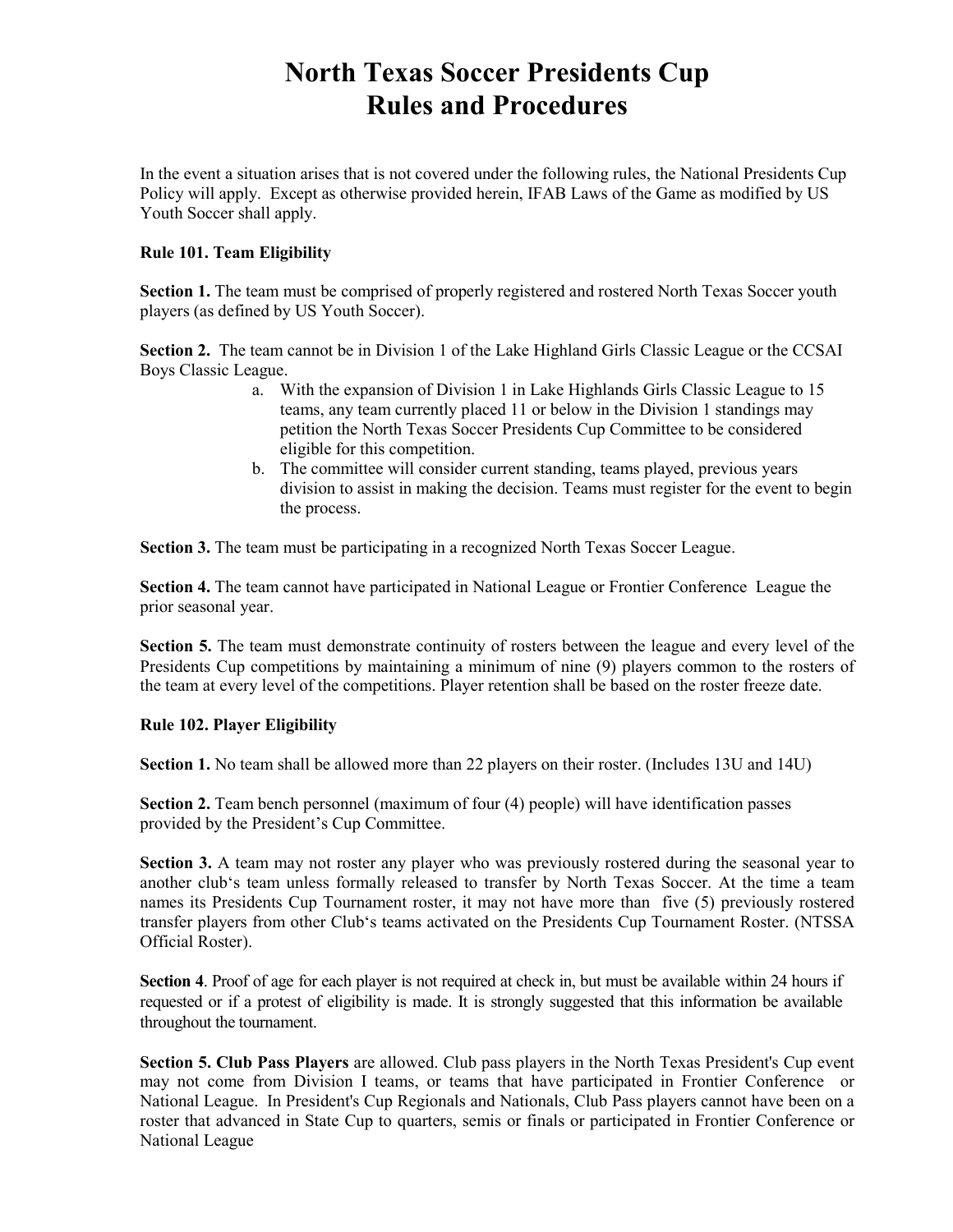#### **Section 6. Player/Coach Passes**

Each player/coach must have an official USYSA pass or Virtual ID cards. The pass shall have a current photograph of the player/coach.

## **Rule 201. Format of Competition**

**Section 1. Game Balls**- Referee will ask each team to provide a game ball.

#### **Section 2. Grace Period**

Teams are required to be at the match field a minimum of 15 minutes prior to the scheduled start time. A minimum of seven (7) players constitutes a team. Teams not ready to play at the scheduled start time of any match shall be granted a 10-minute grace period. The match may be forfeited if a team is not at the match field and prepared to play after the grace period expires. President Cup Committee may extended the grace period for unusual or extenuating circumstances before declaring the match a forfeit.

**Section 3. Home Team/Visiting Team**- The team listed first in each pairing is the home team.

#### **Section 4. Technical / Bench Area**

Players and team officials will be located in the technical/bench area on one side of the field. A maximum of four (4) team officials (i.e. coach, assistant coach, manager, or trainer) may be in the technical/bench area. Team officials must wear the Bench Pass provided by the event Presidents Cup Committee around their neck to be permitted on the team sideline. No coaching is allowed from other than the technical/bench area. A team may use their own Athletic Trainer as one of their four (4) credentialed team officials

**Section 5**. **Uniforms**- Each team must have two (2) complete uniform kits (one light color, including socks, the other dark color, including socks) at each match during the event. The home team is required to wear the light uniform (including socks) and the away team is required to wear the dark uniform (including socks). If, in the opinion of the Referee, there is a color conflict, the team causing the conflict must change. Uniforms numbers must be a minimum of six (6) inches in size on the back of the shirt. Duplicate and/or taped numbers are not permitted. Goalkeeper jerseys shall also be numbered. Duplicate numbers are not permitted.

**Section 6.** At every level of the National Presidents Cup competitions, a player or team official intending to participate in a match or associated activity may only have on the outerwear of the player or team official a name, logo, or other identifying mark of a youth soccer organization that is US Youth Soccer, a State Association or other member of US Youth Soccer, a member of a State Association, or an organization that is a member of an organization that is a member of a State Association. A name, logo, or other identifying mark of any other youth soccer organization must be removed, replaced, or covered before the player or team official may continue to remain at the match field for the match or associated activity. Covering non-complaint marks with tape is not permitted.

**Section 7.** North Texas Soccer will follow US Youth Soccer Concussion procedures and protocols, as well as any state or local laws regarding concussions. North Texas Soccer competition Athletic Trainers are primary to any team trainers, who are deemed secondary.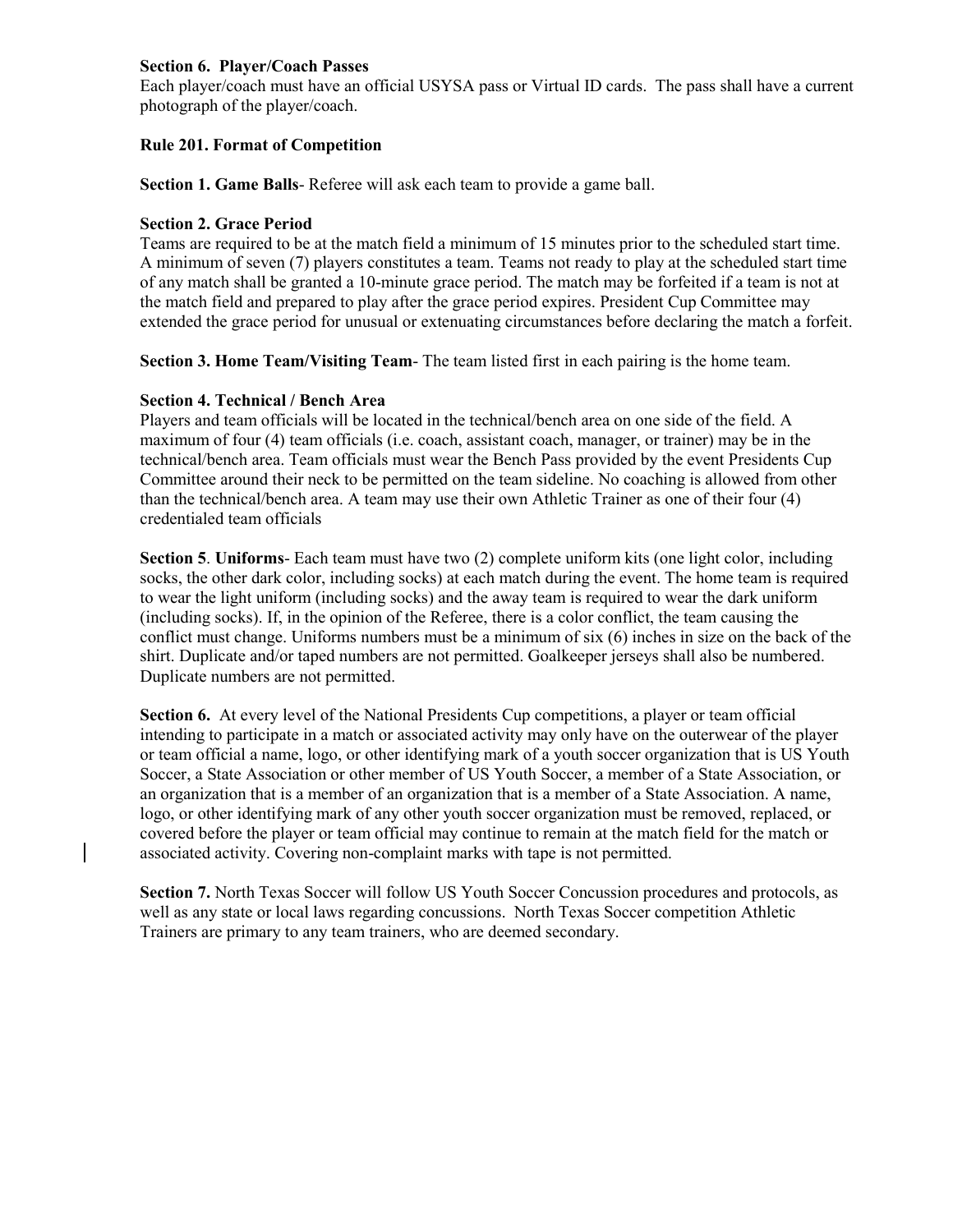| Rule 301. Length of Games- Preliminary, Semitinals Championship Rounds: |                                 |          |                            |
|-------------------------------------------------------------------------|---------------------------------|----------|----------------------------|
| Age Group                                                               | Game Length                     | Halftime | Overtime Periods           |
| 13U                                                                     | Two 35-minute halves 10 minutes |          | Kicks from the Mark (KFTM) |
| 14U                                                                     | Two 35-minute halves 10 minutes |          | <b>KFTM</b>                |
| 15U                                                                     | Two 40-minute halves 10 minutes |          | <b>KFTM</b>                |
| 16U                                                                     | Two 40-minute halves 10 minutes |          | <b>KFTM</b>                |
| $*17U$                                                                  | Two 40-minute halves 10 minutes |          | <b>KFTM</b>                |
| $*18U$                                                                  | Two 40-minute halves 10 minutes |          | <b>KFTM</b>                |
| $*19U$                                                                  | Two 40-minute halves 10 minutes |          | <b>KFTM</b>                |
| $*17U - 19U$                                                            | <b>Championship Rounds:</b>     |          |                            |
|                                                                         | Two 45-minute halves 10 minutes |          | <b>KFTM</b>                |

**Rule 301. Length of Games- Preliminary, Semifinals Championship Rounds:** 

Preliminary games may end in a tie. If Semifinal and Championships matches are tied at the end of regulation play, the match will go straight to KFPM. KFPM will be used to determine a winner.

#### **Rule 303**. **Rules of Play**

**Section 1.** Except as otherwise provided herein, IFAB "Laws of the Game" shall apply as modified by US Youth Soccer.

**Section 2.** Substitution shall be unlimited and can be made with the consent of the referee during any stoppage of play, except Penalty Kicks. Substitutes must be waiting at the half line when the referee calls for the substitution. Substituted players must leave the field of play at the half line near their team bench.

# **Rule 304. Spectators**

**Section 1.** Spectators (parents, relatives and/or other individuals) who may be reasonably construed as being associated with a team are subject to the jurisdiction and authority of US Youth Soccer and the event Presidents Cup Committee. The actions of these individuals are the responsibility of the credentialed team officials appearing on the roster.

**Section 2.** The spectator area is located on the opposite side of the field from the technical/bench area. No spectators are permitted anywhere behind the goal line during a match. The spectator area is 3-yards beyond the touchline and extends from a point 3-yards from the center line down to the corner flag. Spectators must remain in this area, in the half of the field directly across from their team's bench, subject to the following exception.

**Section 3.** Technical instruction from any part of the spectator area, or provocative or unsportsmanlike behavior by any spectator may result in their removal from the complex. Any spectator asked to leave by a referee or competition official must immediately depart the field area and remain out of sight and sound of the match until the teams have departed the field of play and are no longer the responsibility of the referee.

**Section 4.** Whistles, air horns, megaphones, artificial noisemakers and/or similar devices are prohibited at all National Presidents Cup competitions. Air horns are for use solely by competition officials to signal when fields must be cleared due to inclement or dangerous weather conditions.

#### **Rule 305. Discipline**

**Section** 1. Players receiving a red card in any game shall sit out a minimum of the next game. This includes an send off resulting from two (2) yellow cards in the same game. Players that are sent off may remain on the team bench. If they cause any disruption from the sidelines, they will be have to be escorted by one of the four team officials or their parent away from the vicinity of the field.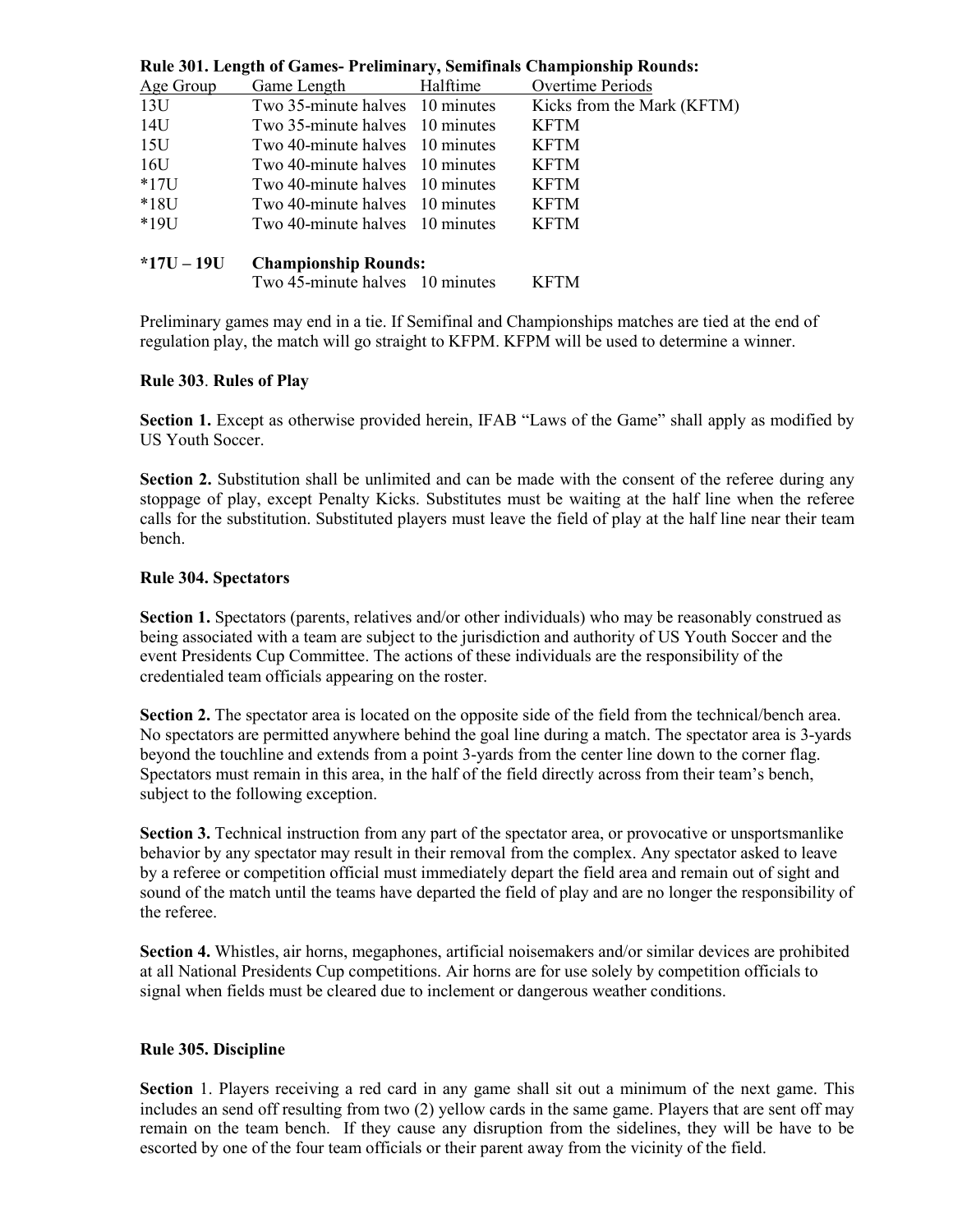**Section 2.** Players who are serving a disciplinary suspension may sit on the team bench while dressed in street clothes and will be held responsible for their actions the same as any other participant. If additional disciplinary situations occur in which a suspended player is involved, the event Presidents Cup Committee will impose additional penalties, suspensions or other punishment to be served either during the event or the following season of play.

**Section 3.** Any team official dismissed must leave the vicinity of the field before the match will be restarted. The team official may not have any contact with the team until the referees have left the field after the match.

**Section 4.** Team officials serving a disciplinary suspension may attend team activities during the suspension as a spectator only. No communication with players or team management is permitted during the suspension. A dismissed team official that is rostered to more than one team in the competition shall serve their suspension during scheduled match(es) of the team with which the ejection occurred. Any violations will result in additional sanctions being imposed by the event Presidents Cup Committee, including but not limited to, additional suspensions and/or recommendations to the State Association.

**Section 5.** If a player or team official is dismissed from their team's last match, the event Presidents Cup Committee will impose sanctions to be served at the next level of National Presidents Cup competitions or during the following season of play.

**Section 6.** Players or team officials that have displayed activities in violation of the competition's Code of Conduct, any North Texas Soccer rule or policy and/or local ordinances or laws (including, but not limited to, theft or willful destruction of property) may be denied participation for the duration of the competition.

#### **Rule 306. Match Manipulation**

Teams failing to compete in the spirit of the competition or are involved in the manipulation of a match result are subject to forfeiture and disqualification from all levels of the Presidents Cup competitions. • If failing to compete is observed and confirmed, the President Cup Committee will give notice to the offending team or teams.

• If corrective action is not taken, the team or teams will be subject to disqualification.

**Rule 308. Tournament Management** - All questions relating to the qualifications of competitors, to interpretation of the rules, or any dispute or protest concerning the Presidents Cup competitions, shall be referred to the Presidents Cup Committee. **All decisions of the committee are final.**

**Rule 310. Inclement Weather Policy**- North Texas State Presidents Cup Committee decisions are final and not subject to appeal. Every attempt will be made to have all matches played. Re-scheduled games may be played under lights in the evening or may be scheduled for early morning, prior to normal starting time at the discretion of the Presidents Cup Director. Games may continue during rainstorms.

**Section 1.** Games will be suspended by Presidents Cup Committee in the event of:

- a. Lightning All Coaches, Players and Spectators should leave the fields immediately, seek shelter in their vehicles, and wait for the committee to tell you when it is safe to return to fields.
- b. Hail Storms
- c. Un-playable field conditions

**Section 2.** Re-scheduling attempts will be made as quickly and fairly as possible, considering referee and field availability and the normal progress of the competition. The safety of players, referees and spectators is the tournament's primary concern followed by fairness to the affected teams and the orderly flow of competition to the championships. The Presidents Cup Committee reserves the right to modify the format of the competition at anytime.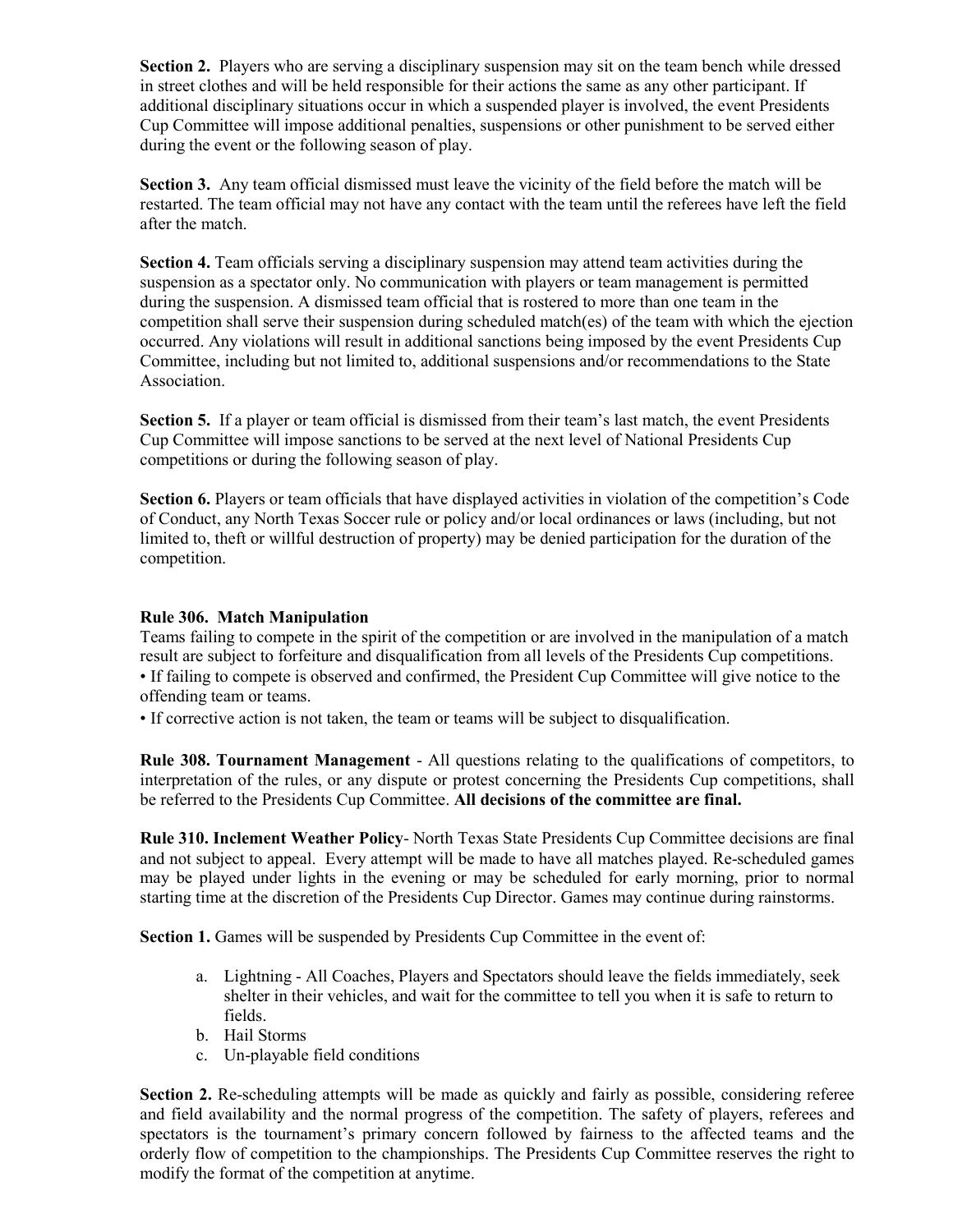**Rule 311. Unfinished Games**- Attempt to complete one-half of the match prior to next scheduled game.

- a. If one-half of the match is completed, the game is official and score stands.
- b. If one-half cannot be completed prior to the next scheduled game then:
	- 1. The game may be re-scheduled.
	- 2. Game may be canceled and IFAB KFPM will be used to determine a winner.

# **Rule 313. Scoring and Tie Breakers**-

## **Section 1. Scoring**

- A. Six points for a win (including forfeits-considered a 3-0 victory)
- B. Three points for a tie
- C. One point for each goal max 3 points
- D. One point for a shut out

**Section 2. Tie Breakers**: In the event teams are tied on the basis of points earned, the team's placement will be determined in accordance with the following sequential criteria:'

- A. Winner head to head competition (this criteria not used if more than two teams are tied)
- B. Winner of most games
- C. Goal differential (goals scored minus goal against) with a maximum of four (4) goals per game.
- D. Fewest goals allowed

**Section 3.** If more than two (2) teams are tied, the sequence above will be followed until a team is eliminated/advanced. The remaining teams will then restart the sequence at tiebreaker criteria B. above until the tie is broken. In a situation where three teams remain tied, a draw between tied teams will be conducted by the Presidents Cup Committee to determine order of contest between tied teams. The first team drawn will receive the bye; the next team drawn will be the home team against the remaining team in the first contest of penalty kicks. The winner of the first contest will then compete against the bye team in penalty kicks to determine the winner. The bye team will be the home team.

**Rule 401. FORFEITS** If a team forfeits a game or games, their eligibility to continue play in the event will be determined by the NTSSA Youth Commissioner or his/her designee.

**Section 1.** During group play, a team must forfeit any match where they fall below the required minimum number of players. Subsequent matches will not be automatically forfeited.

**Section 2.** A team forfeiting a match for any other reason will result in **all** of their group matches being declared a forfeit.

**Section 3.** Forfeited matches will be reported as a 3-0 loss for scoring purposes. In circumstances where forfeited matches are involved in the determination of team advancement (i.e. tie breakers), all tie breaking criteria involving goal differential or fewest goals allowed for all teams involved will be determined on a per match average to the nearest tenth of a point, excluding the results of the forfeited match.

**Section 4.** During knockout rounds, a team forfeiting a match will result in the opponent advancing.